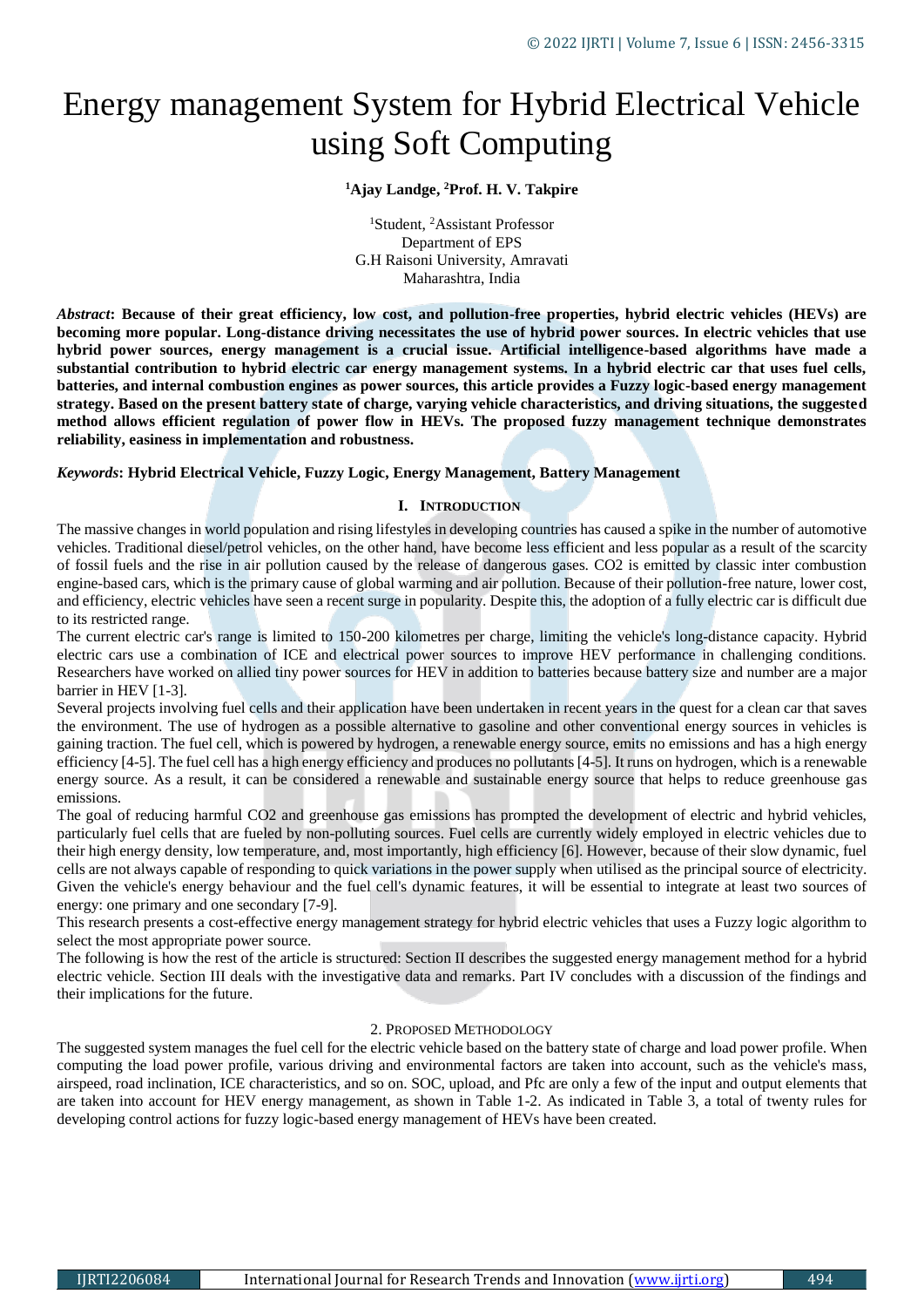

Fig. 1 Schematic of the proposed EMS system

|  | <b>Input Variable</b> | Level         | Range $(\% )$ |  |
|--|-----------------------|---------------|---------------|--|
|  |                       | Very Low (VL) | $0-40$        |  |
|  | <b>SOC</b>            | Low (L)       | $30 - 60$     |  |
|  |                       | Medium (M)    | 50-80         |  |
|  |                       | High(H)       | 70-100        |  |
|  | <b>Pload</b>          | No Load (NL)  | $-1000-0$     |  |
|  |                       | Very Low (VL) | $0 - 500$     |  |
|  |                       | Low (L)       | 400-1000      |  |
|  |                       | Medium $(M)$  | 900-1500      |  |
|  |                       | High(H)       | 1400-2000     |  |

#### TABLE 1. INPUT VARIABLES FOR FUZZY BASED EMS FOR HEV

Equations 1-4 describe the membership equations for the battery SOC. With a trapezoidal membership function, the SOC is divided into several variables such as very low (VL), low (L), medium (M), and high (H).

$$
SOC_{VL}(x) = \begin{cases} 1 & 0 \le x \le 30 \\ \frac{40 - x}{10} & 30 < x \le 40 \end{cases}
$$
(1)  

$$
SOC_L(x) = \begin{cases} \frac{x - 30}{15} & 30 \le x45 \\ \frac{60 - x}{10} & 50 \le x \le 60 \\ \frac{x - 50}{10} & 45 \le x \le 50 \\ 50 \le x \le 60 \end{cases}
$$
(2)  

$$
SOC_M(x) = \begin{cases} \frac{x - 50}{10} & 50 \le x \le 60 \\ \frac{80 - x}{10} & 70 \le x \le 80 \\ 1 & 70 \le x \le 80 \end{cases}
$$
(3)  

$$
SOC_H(x) = \begin{cases} \frac{x - 70}{10} & 70 \le x \le 80 \\ 1 & 80 \le x \le 100 \end{cases}
$$
(4)

The membership equations for the Load demand are explained in Equations 5-9. (PLoad). The upload is separated into distinct variables using a trapezoidal membership function, such as no-load (N), very low (VL), Low (L), medium (M), and high (H).

$$
PLoad_N(x) = \begin{cases} \frac{50 - x}{50} & 0 \le x \le 50 \\ \frac{x - 50}{50} & 0 \le x \le 50 \end{cases}
$$
(5)  
\n
$$
PLoad_{VL}(x) = \begin{cases} \frac{x - 50}{50} & 0 < x \le 50 \\ 1 & 50 \le x \le 400 \\ \frac{500 - x}{100} & 400 \le x \le 500 \end{cases}
$$
(6)  
\n
$$
PLoad_L(x) = \begin{cases} \frac{x - 450}{50} & 450 < x \le 500 \\ 1 & 500 \le x \le 800 \\ \frac{1000 - x}{200} & 800 \le x \le 1000 \end{cases}
$$
(7)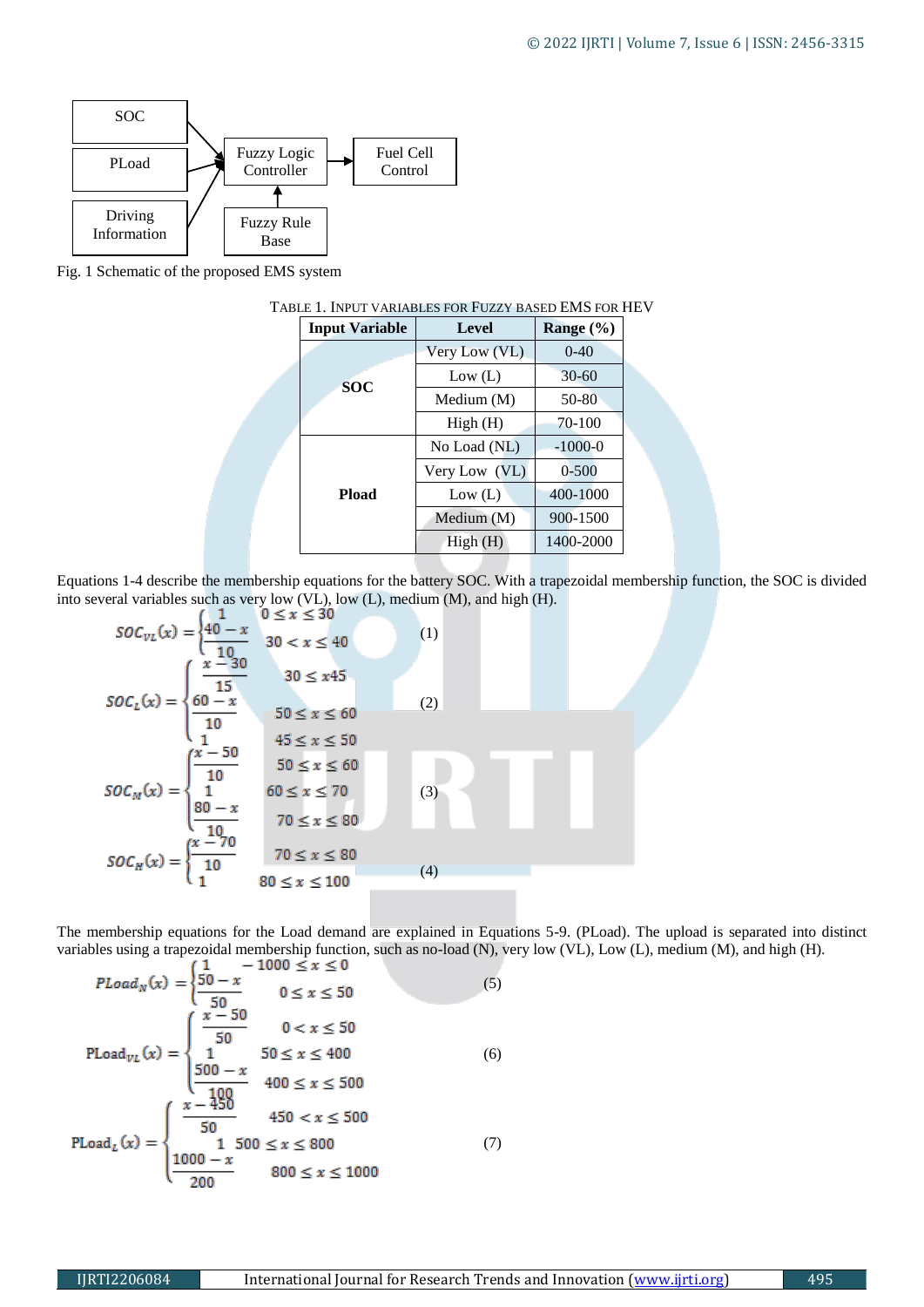$$
\text{Pload}_M(x) = \begin{cases} \frac{x - 900}{1000} & 900 < x \le 1000\\ 1 & 1000 \le x \le 1400\\ \frac{1500 - x}{1000} & 1400 \le x \le 1500 \end{cases} \tag{8}
$$
\n
$$
\text{Pload}_H(x) = \begin{cases} \frac{x - 1400}{1000} & 1400 < x \le 1500\\ 1 & 1500 \le x \le 2000 \end{cases} \tag{9}
$$

TABLE 2. OUTPUT VARIABLES FOR FUZZY BASED EMS FOR HEV

|  | Output<br><b>Variable</b> | Level         | Range<br>(%) |  |
|--|---------------------------|---------------|--------------|--|
|  | <b>Pfc</b>                | Zero $(Z)$    | $0 - 100$    |  |
|  |                           | Low (L)       | 50-300       |  |
|  |                           | Medium<br>(M) | 250-500      |  |
|  |                           | High(H)       | 450-650      |  |

Equations 10-13 show the membership equations for the fuel cell power control variable (PFC). With a trapezoidal membership function, the upload is divided into multiple variables such as zero  $(Z)$ , low  $(L)$ , medium  $(M)$ , and high  $(H)$ .

$$
PFC_{z}(x) = \begin{cases} \frac{80 - x}{30} & 0 \le x \le 50 \end{cases}
$$
(10)  
\n
$$
PFC_{L}(x) = \begin{cases} \frac{x - 50}{50} & 50 \le x \le 100 \end{cases}
$$
(11)  
\n
$$
PFC_{L}(x) = \begin{cases} \frac{x - 50}{50} & 100 \le x \le 200 \end{cases}
$$
  
\n
$$
250 \le x \le 300
$$
  
\n
$$
PFC_{M}(x) = \begin{cases} \frac{x - 250}{50} & 250 < x \le 300 \end{cases}
$$
(12)  
\n
$$
PFC_{M}(x) = \begin{cases} \frac{x - 250}{50} & 450 \le x \le 500 \end{cases}
$$
  
\n
$$
PFC_{H}(x) = \begin{cases} \frac{x - 400}{100} & 400 < x \le 500 \end{cases}
$$
(13)  
\n
$$
250 \le x \le 650
$$

|  | TABLE 3. RULES FOR FUZZY BASED EMS FOR HEV |
|--|--------------------------------------------|
|--|--------------------------------------------|

| <b>Fuzzy Rule Base</b> |                        |                           |  |
|------------------------|------------------------|---------------------------|--|
| <b>Input</b>           | <b>Output</b>          |                           |  |
| <b>SOC</b>             | <b>Pload</b>           | <b>Pfc</b>                |  |
| <b>VL</b>              | N                      | $\ensuremath{\mathbf{Z}}$ |  |
| <b>VL</b>              | $\overline{\text{VL}}$ | L                         |  |
| <b>VL</b>              | L                      | M                         |  |
| VL                     | M                      | H                         |  |
| VL                     | $H_{\rm}$              | $\mathbf H$               |  |
| L                      | ${\bf N}$              | Z                         |  |
| L                      | VL                     | L                         |  |
| L                      | L                      | $\mathbf M$               |  |
| L                      | $\mathbf M$            | M                         |  |
| L                      | H                      | $H_{\rm}$                 |  |
| M                      | ${\bf N}$              | Z                         |  |
| M                      | <b>VL</b>              | Z                         |  |
| M                      | L                      | L                         |  |
| M                      | M                      | L                         |  |
| M                      | Η                      | M                         |  |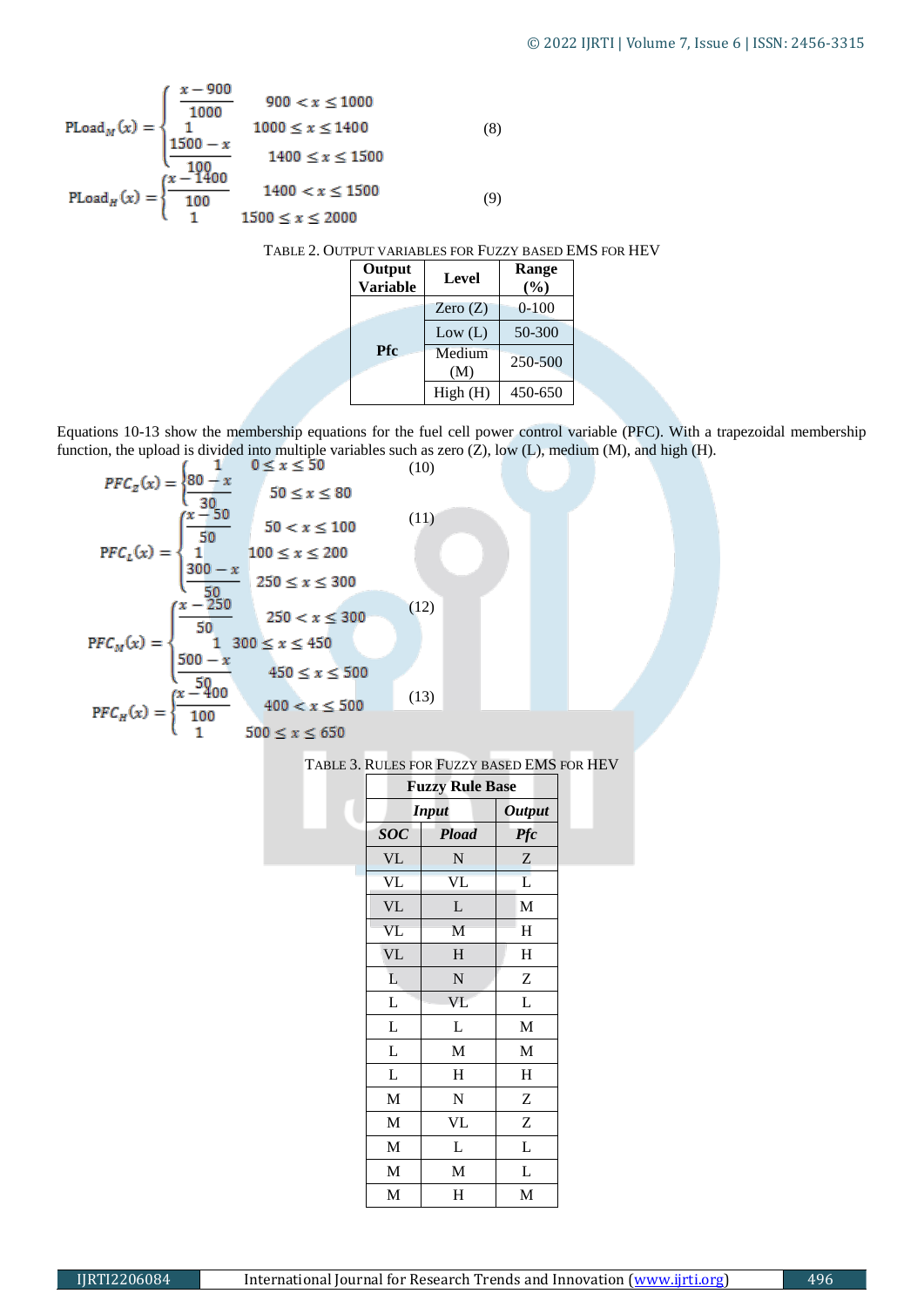# © 2022 IJRTI | Volume 7, Issue 6 | ISSN: 2456-3315

| H | N  | Ζ |
|---|----|---|
| H | VL | Ζ |
| H | L  | Ζ |
| H | M  | L |
| H | H  | U |

II. SIMULATION RESULTS AND DISCUSSIONS

The proposed system is implemented using MATLAB /Simulink software on personal computer. Fig 2. shows the schematic of the proposed fuzzy logic based EMS.



## Fig. 2 Simulink design of proposed EMS

Table 4 gives a comprehensive explanation of the numerous electrical and vehicle dynamics utilized for the simulation.

|  |  |  | Table 4: Vehicle and power drive parameters |  |  |  |  |  |
|--|--|--|---------------------------------------------|--|--|--|--|--|
|--|--|--|---------------------------------------------|--|--|--|--|--|

| <b>Parameter</b>                | <b>Value</b> | Unit          |
|---------------------------------|--------------|---------------|
| <b>Battery Capacity</b>         | 20           | Ah            |
| <b>Motor Efficiency</b>         | 94           | $\frac{0}{0}$ |
| <b>Converter Output Voltage</b> | 500          | V             |
| <b>Motor Maximum Power</b>      | 100          | kW            |
| <b>Maximum Motor Torque</b>     | 450          | Nm            |
| Tire radius                     | 0.25         | m             |
| Vehicle mass                    | 1000         | Kg            |
| <b>ICE Maximum Power</b>        | 100          | kW            |
| <b>Battery Nominal Voltage</b>  | 300          | V             |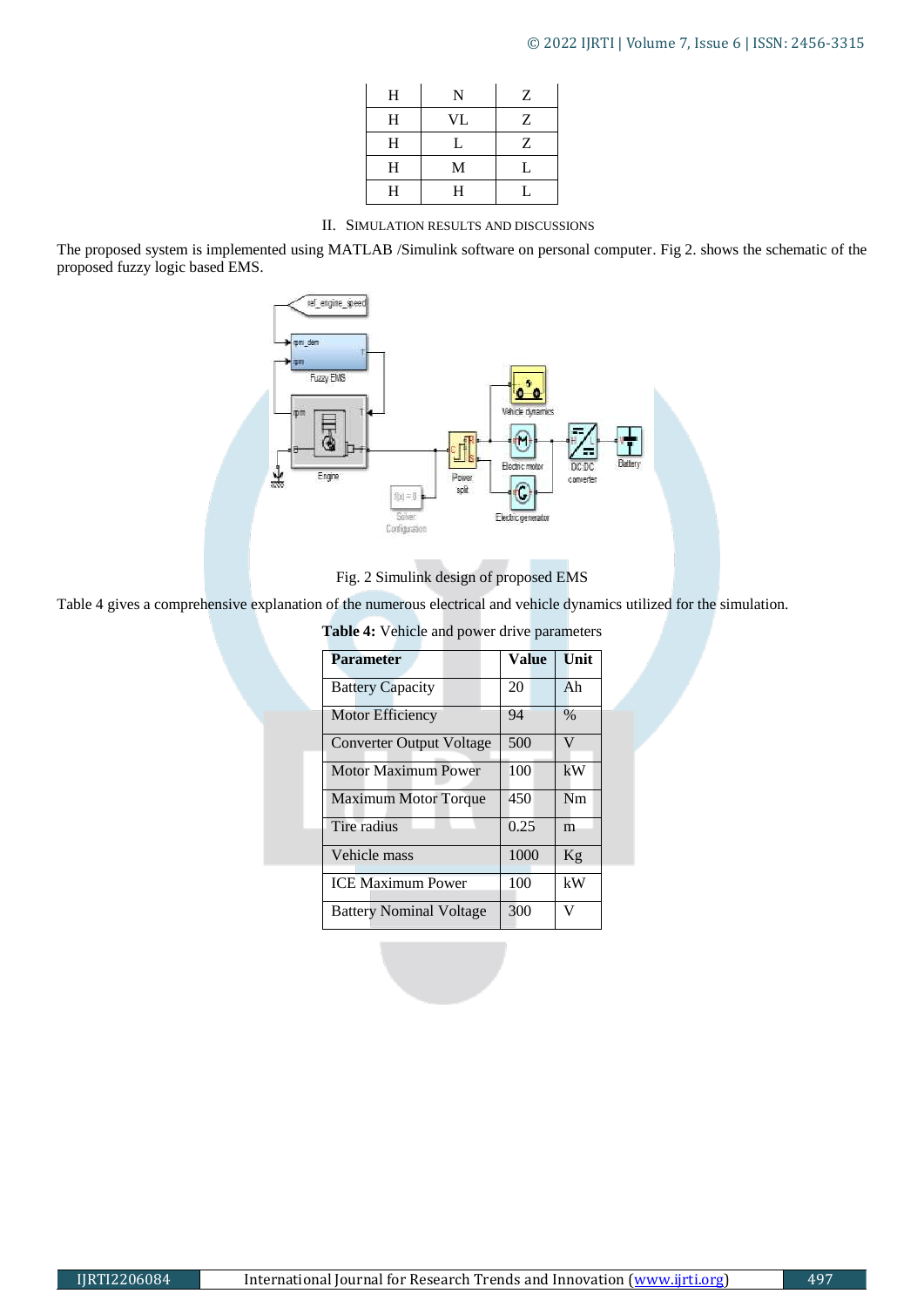

Fig. 3 Visualization of Fuzzy membership functions for input and output variables a) SoC b) PLoad c) Pfc



Fig. 4. Surface plot for SOC vs PFC vs PLoad

The surface map illustrates that the fuel cell must be turned on when the load is higher and the battery SOC is lower. The fuel cell is ready to be turned off when the plod is lower and the SOC is higher. The system's performance is calculated using a 96.00% accuracy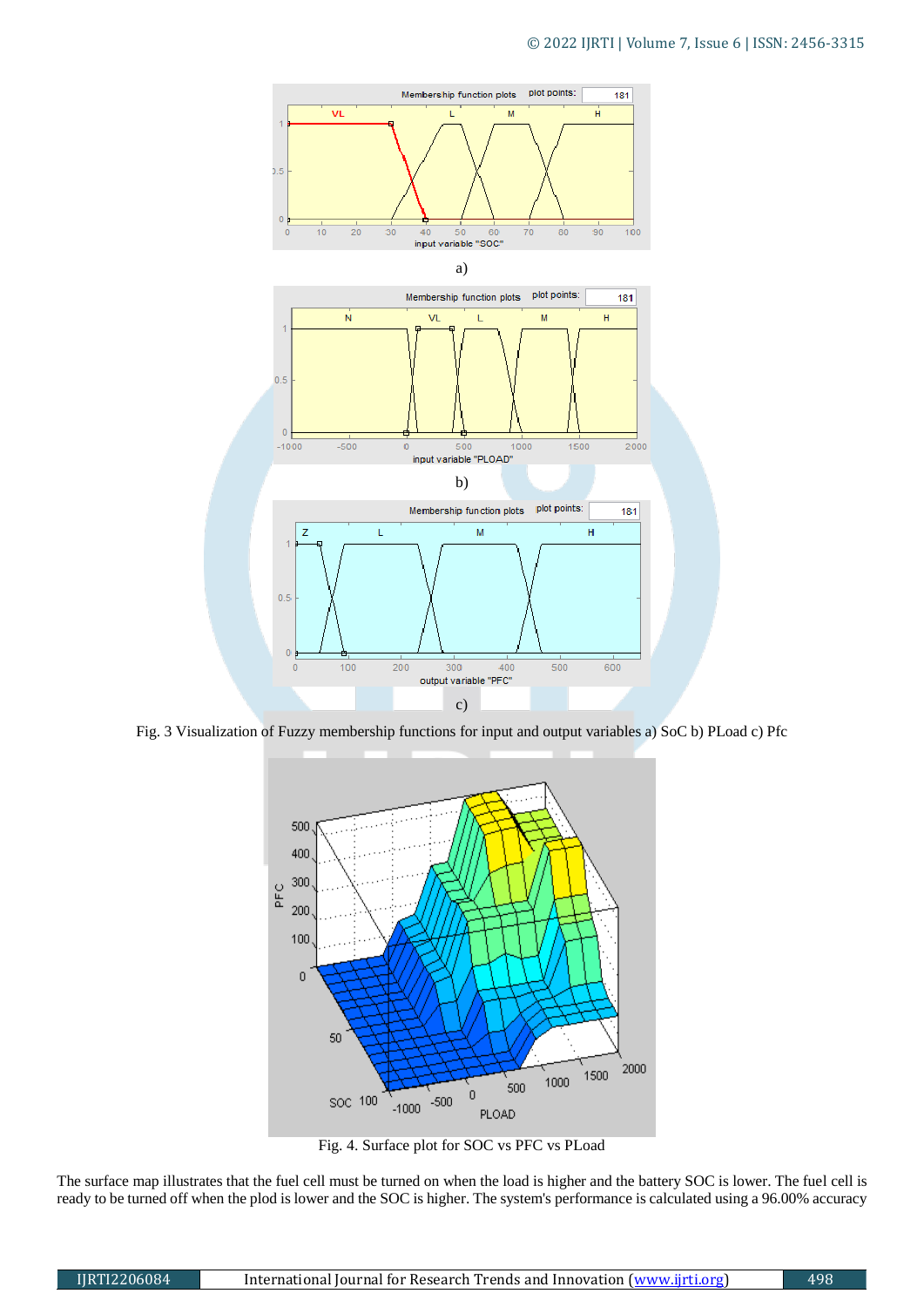under various random SOC and PLoad scenarios. The sample control conditions for various input conditions are shown in Figures 5- 6.



Fig. 5. Fuzzy rule viewer for very low PFC (34.5) for input variables SOC=16.1% and Pload=-441



Fig. 6. Fuzzy rule viewer for very high PFC (547) for input variables SOC=29.5%, and Pload=1020

#### III. CONCLUSIONS AND FUTURE SCOPE

As a result, this research proposes a fuzzy logic-based energy management system for a hybrid electric automobile that is dependent on battery state of charge, vehicle dynamics, and driving scenarios. It enables precise fuel cell power control based on battery state of charge and load profile while accounting for a variety of vehicle parameters such as vehicle dynamics, atmospheric pressure, and so on. The fuzzy logic-based EMS efficiently and automatically controls the power flow in a HEV. The fuzzy logic-based energy management system is a simple rule-based energy management system that takes minimal computing labour and is straightforward to implement on the hardware platform. In a range of driving circumstances, it enables for multi-objective vehicle speed regulation. To charge the battery, a variety of renewable energy sources could be used in future.